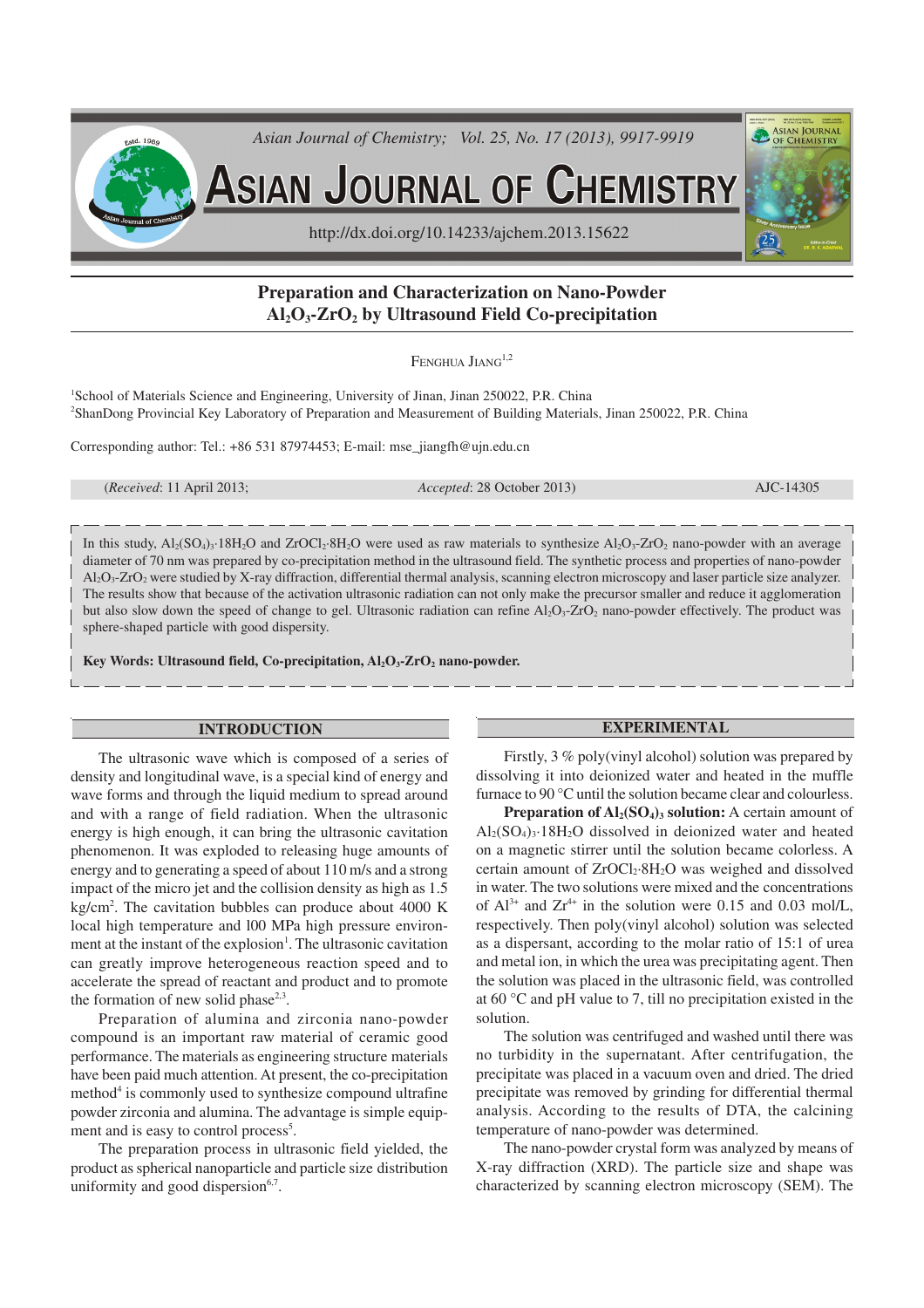particle size and distribution was studied by laser particle size analyzer (PSA).

## **RESULTS AND DISCUSSION**

**DTA analysis:**Fig. 1 represents the DTA results of synthesized  $Al_2O_3$ -ZrO<sub>2</sub> nano-powder in the range of room temperature to 1200 °C. It can be seen from the TG curve that the curve continuous declined from room temperature to 1200 °C, suggesting that the loss of sample was a continuous process. The weight loss reached over 37.94 % before 650 °C, indicating the  $Al_2O_3$ - $ZrO_2$  nano-powder mainly converted to oxides at 650 °C precipitate and the mass loss was mainly caused by the decomposition of the evaporation of the adsorbed water in the  $Al(OH)_{3}$  and  $Zr(OH)_{4}$ .

In the DTA curve, there were three endothermic peaks and two exothermic peaks. The exothermic peak appeared at about 147.4 °C was due to the loss of adsorbed water and crystallization water in the precursor. The endothermic peaks at 730 or 948.1 °C were attributed to the crystalline of  $Al_2O_3$ -ZrO<sub>2</sub> phase. The endothermic peaks of (528.4 °C or 927.6 °C) illustrated the  $Al_2O_3$ -ZrO<sub>2</sub> phase began to form.



Fig. 1. DTA curve and TG curve of synthesized  $Al_2O_3$ -ZrO<sub>2</sub> nano-powder

**XRD analysis:** Fig. 2 shows the XRD pattern of synthesized nano-powder after calcination. It can be seen that there is no other peaks other than  $Al_2O_3$ - $ZrO_2$  phase, which is agreeable with the standard diffraction chart of  $Al_2O_3$ -ZrO<sub>2</sub> in JCPDS-270997 indicating the  $Al_2O_3$ -ZrO<sub>2</sub> phase has good crystallinity and there is no impurities. The crystal size was estimated from the broadening of the peaks by using the Scherrer formula:

$$
D_{hkl} = \frac{k\lambda}{\beta(2\theta)\cos\theta}
$$

Where,  $\beta(2\theta)$  is the width of the pure diffraction profile in radians, k is 0.89,  $\lambda$  is the wavelength of the X-rays and  $\lambda$  is 0.1541 nm,  $\theta$  is the diffraction angle and is the age diameter of the crystallite. By fitting various peaks to this formula and taking into account the instrumental broadening, is could be found that the particles was about 10 nm.

**Microstructure of Al2O3-ZrO2 nano-powder:** We used the scanning electron microscopy (SEM) to measure the  $Al_2O_3$ - $ZrO<sub>2</sub>$  nano-powder sample. Fig. 3 shows the microstructure of



Fig. 2. XRD pattern of synthesized  $Al_2O_3$ -ZrO<sub>2</sub> nano-powder after calcination

synthesized  $Al_2O_3$ -ZrO<sub>2</sub> nano-powder. It can be seen that the most of the particles of calcined  $Al_2O_3$ -ZrO<sub>2</sub> powder was relatively small and distributed well. The morphology of particle was regular and nearly spherical. Only a small part of particles agglomerated, just as shown in Fig. 3. The average diameter of particle was about 70 nm.



Fig. 3. Microstructure of synthesized  $Al_2O_3$ -ZrO<sub>2</sub> nano-powder

Fig. 4. shows the grading analysis result of synthesized  $Al_2O_3$ - $ZrO_2$  nano-powder. It can be seen that the particle size of the  $Al_2O_3$ - $ZrO_2$  samples agreed with normal distribution. The minimum particle diameter was less 40 nm and the average particle diameter was about 70 nm. The median diameter of particles was approximately 73 nm.



Fig. 4. Grading analysis result of synthesized Al<sub>2</sub>O<sub>3</sub>-ZrO<sub>2</sub> nano-powder

Table-1 listed the size distribution of  $Al_2O_3$ -ZrO<sub>2</sub> nanopowder. It can be seen that the particles less than 43 nm, 41 nm and 70 nm were nearly 10, 25 and 50 % in the YAG nanopowder, respectively. The particle less than 86 nm was nearly 75 %, indicating the size distribution of particle was well and the synthesized powder was nano size.